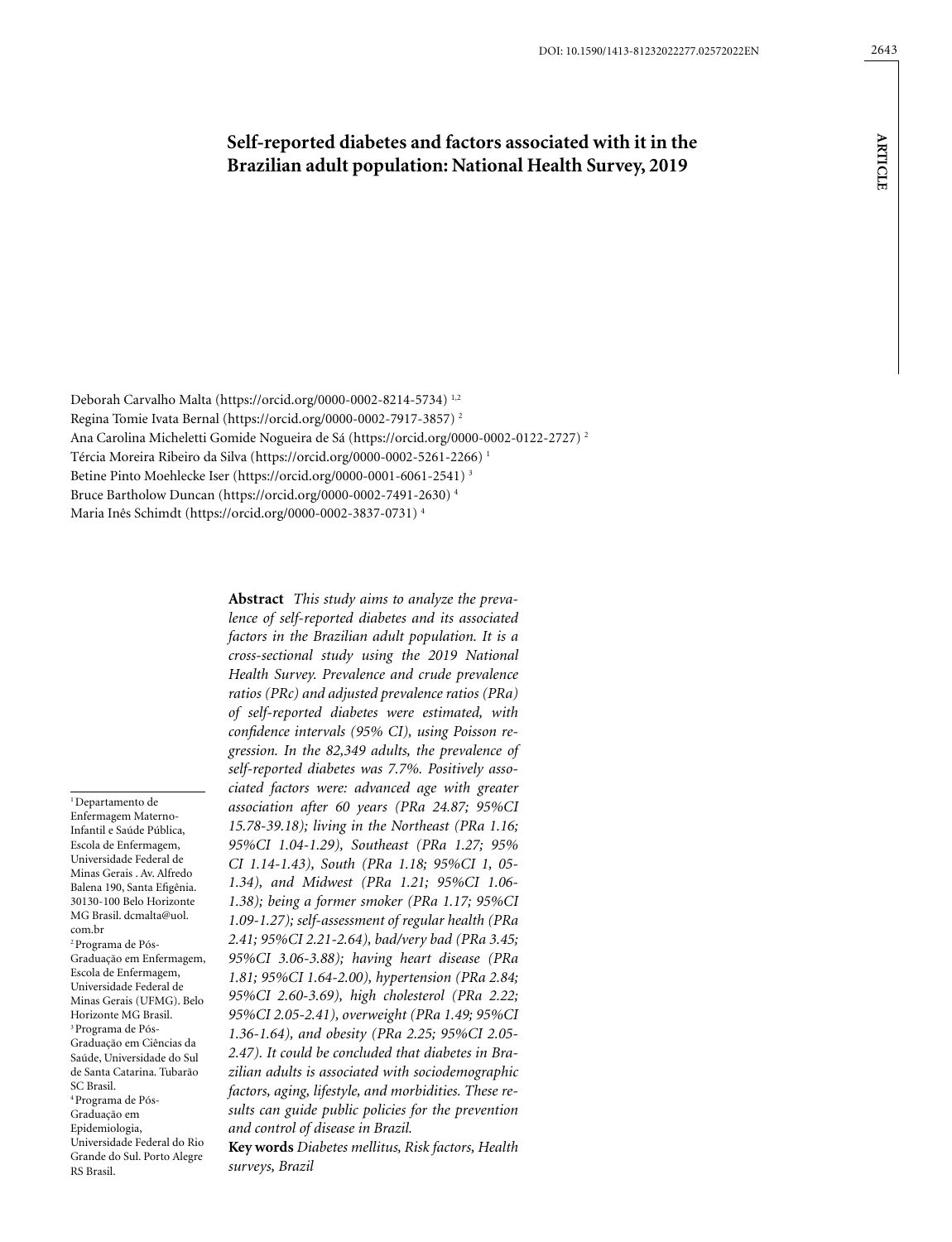# **Introduction**

Diabetes mellitus (DM) has a complex and multifactorial etiology, involving genetic and environmental components. It results from alterations in the production of insulin by the pancreas and/or incapacity of the organ in performing its function in the organism<sup>1</sup>. DM evolves with micro and macrovascular complications<sup>2</sup>, which result in repercussions in the target organs, such as the heart, blood vessels, eyes, kidneys, and brain<sup>3,4</sup>.

Worldwide, approximately 422 million people suffer from DM, and 1.6 million annual deaths were directly attributed to DM between 1990 and 2019 (WHO, 2020). There has also been an increase in the number of deaths by DM between 1990 and 2019, going from 1,278,866 to 2,988,924, respectively. For the number of years lost due to incapacity (Disability Adjusted Life Years – DALYs), there was an increase from 28,586,671 in 1990 to 70,888,154 in 20195 . In Brazil, a similar scenario was observed. DM was responsible for 43,787 deaths in 1990 and 107,760 deaths in 2019 (7.64% of the total); it caused 1,730,460 DALYs in 1990 and 3,750,735 in 2019 (5.73% of the total)<sup>5</sup>.

The profound regional inequalities contribute to the increase in the burden of DM, since countries with low and average income concentrate higher rates of morbimortality<sup>4</sup>. The socioeconomic and health inequalities are challenges in the DM context, since they hamper prevention, hinder access to care and treatment, and compromise the quality of life of people affected by the disease<sup>5,6</sup>.

It is also important to highlight the growth in the prevalence of DM in the last two decades, due to population aging and obesity, and because of unhealthy lifestyles, such as sedentarism and unhealthy diets<sup>4,7</sup>.

The literature illustrates factors associated with DM, sociodemographic characteristics<sup>8,9</sup>, family history, obesity, arterial hypertension, dyslipidemia9 , insufficient physical activity, smoking, and alcohol consumption<sup>8</sup>.

To prevent and control DM, it is essential to have measures in place that aim to produce behavioral changes, such as an increase in the consumption of natural foods (fruit, vegetables, and grains), a reduction in the consumption of ultra-processed foods, a reduction in the intake of sugary drinks and alcohol, an increase in physical activity, weight control, and quitting smoking<sup>10,11</sup>.

Although the gold standard for DM population monitoring is estimated by laboratory data<sup>12</sup>, health inquiries using self-reported measurements are also useful in the identification of DM prevalence, since they provide agility in terms of obtaining and publishing data, and have lower economic costs<sup>12</sup>, contributing for better surveillance actions $13$ . Considering the negative repercussions of DM on health, this study shows progress, as it identifies, in an unprecedented manner, the populational prevalence of self-reported DM and its associated factors, according to the 2019 National Health Survey (PNS, in Portuguese). It is important to mention that the penultimate edition of the PNS (2013) estimated the self-reported prevalence of DM in 6.2%<sup>6</sup>. Considering the population growth $1,3$ , it is important to know the current scenario of this condition within the country, in accordance with available data. Therefore, this study may contribute to the formulation of public policies and actions toward the control and prevention of DM<sup>14</sup>.

Hence, the current study aimed to analyze the prevalence of self-reported DM and the factors associated with it, among sociodemographic characteristics, lifestyles, and health conditions within the Brazilian adult population.

### **Methods**

This is a cross-sectional study with data from the 2019 PNS, conducted between August 2019 and March 2020. The PNS is the broadest national inquiry concerning health in the country, conducted by the Brazilian Institute of Geography and Statistics (IBGE) in partnership with the Ministry of Health<sup>14,15</sup>.

The PNS uses sampling by conglomerates in three selection stages: census sectors (primary units); homes (secondary units), and residents older than 15 years of age (tertiary units). In 2019, in the third selection stage, the residents were selected randomly among those who were 15 years of age and older, based on the list of residents obtained at the time of the interview<sup>15</sup>.

To calculate the sample size, the average values and variances were taken into consideration, assuming a "no response" rate of 20%. In 2019, there were 108,525 homes in the sample, and data was collected from 94,114 of these<sup>5</sup>. In the current study, the analyses were done only among residents who were 18 years of age or older, including 82,349 individuals. The 2019 PNS adopted a complex sample design, and therefore weights of post-stratification sampling were adopted for selected homes and residents, aimed at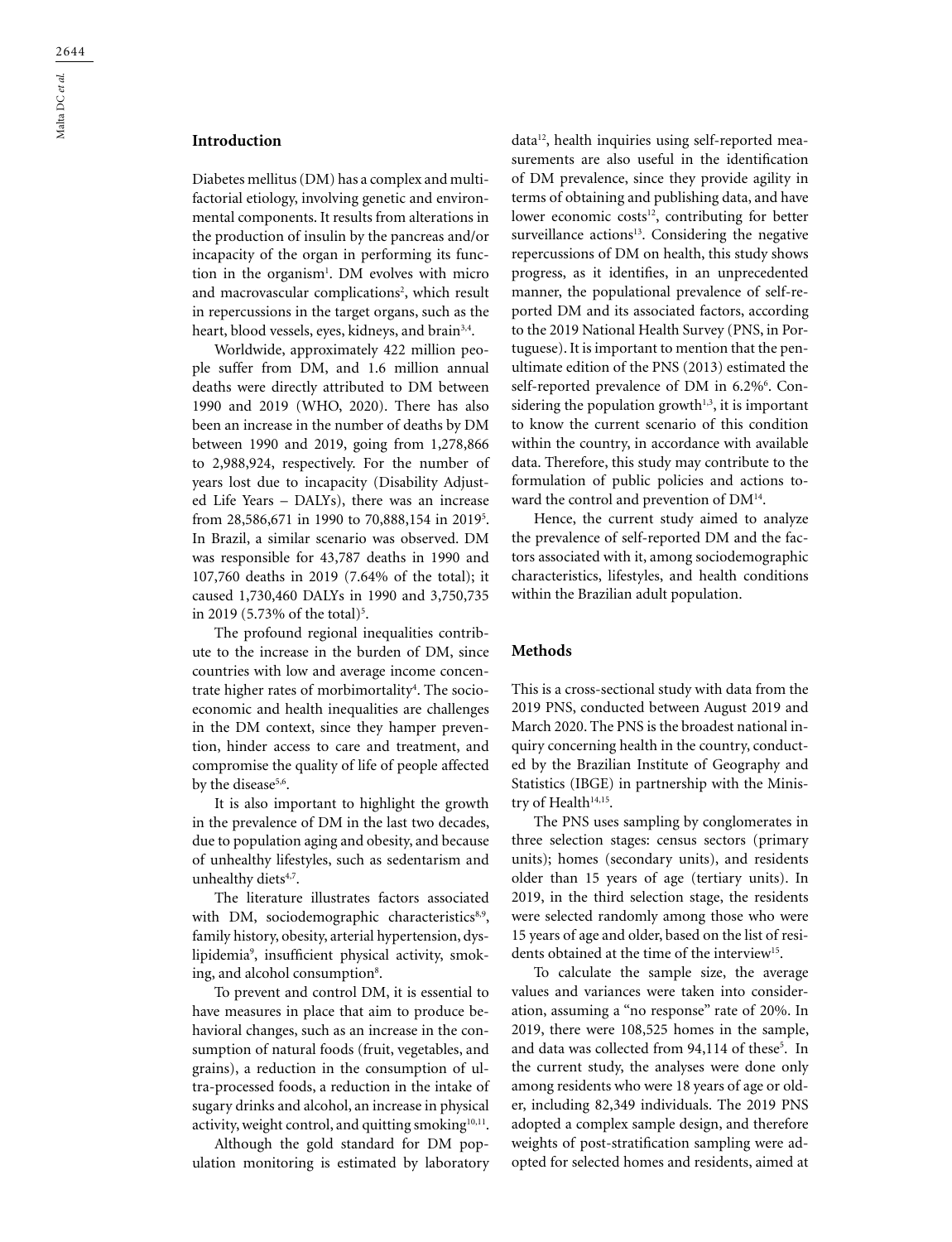2645

correcting losses by "no response" and adjusting the totals for the Brazilian population. Further details about the methodology of the 2019 PNS can be found in specific publications $14,15$ .

In this study, to construct the variables, questions were used from the questionnaire modules of: identification; characteristics of the residents (C); characteristics of the education level of the residents (D); characteristics of work (E), health insurance coverage (I); perception of the state of health (N); lifestyles (P); and chronic diseases  $(Q)$ <sup>14</sup>.

The outcome variable was the self-reported diagnosis of diabetes, evaluated by question Q30a: "Has a doctor ever told you that you have diabetes?" A diagnosis of diabetes was considered when the adults answered "yes", in addition to verifying, in the case of women, those who responded "no" to the question (Q30b) about gestational diabetes (Did this diabetes only occur during a period of your pregnancy?) The indicator was calculated by: numerator/denominator x 100 (numerator: man:  $Q30a = 1$ ; woman:  $Q30a = 1$  and  $Q30b = 2$ ; denominator: number of people interviewed ( $C8 \ge$ 18 years of age).

To support and verify the association, studies present in the literature were considered<sup>8,18</sup>, which identified the complexity of the causation network of DM, which is associated with precarious socio-economic conditions: *sociodemographic characteristics (age, sex), unhealthy lifestyles, comorbidities, obesity, among other factors* <sup>8,18</sup>. Therefore, the variables used in this study were:

*Sociodemographic characteristics – s*ex: male and female; age group in years: 18 to 24, 25 to 39, 40 to 59, 60 and older; education: no education to complete elementary education, complete elementary education to incomplete high school, complete high school to incomplete higher education, and complete higher education; race/color: white, black, and others (which correspond to yellow and indigenous); family income (per capita in number of minimum wage salaries): up to one salary, 1 to 3 minimum salaries (MS), 3 to 5 MS, 5 or more MS; region of Brazil: North, Northeast, Southeast, South, and Midwest; has health insurance: yes or no.

*Lifestyle – s*moking: non-smoker, former smoker, and smoker; excessive consumption of alcoholic beverages: yes or no (we considered the consumption of five or more shots at a time) $14$ . High consumption of salt: "*Considering homemade foods and industrialized foods, do you think that your salt consumption is…"*, for those who responded *"high"* or *"very high"* to the question;

"Consumption of foods that protect against noncommunicable diseases" (NCDs) or minimally processed, in the last 24 hours, considering whose who answered "yes" to a list of 12 foods, specifically (rice/pasta and others; potatoes/manioc/others, beans/lentils and others, beef/pork/ poultry or fish; egg, lettuce/broccoli/watercress or spinach; pumpkin/carrots/sweet potatoes/ okra; papaya/mango/melon or pequi; orange/ banana/apple and pineapple; milk; peanut/cashews/Brazil nuts etc.; sufficient physical activity in free time: yes, no. We considered active, those who do 150 weekly minutes of moderate or light activities or 75 weekly minutes of intense, vigorous activity regardless of the number of days they are done per week<sup>16</sup>.

*Health conditions and nutritional conditions – s*elf-evaluation of one's health conditions: good/ very good, regular, and bad/very bad; self-reported diagnosis of hypertension: yes, no; self-reported diagnosis of high cholesterol: yes, no; nutritional condition: eutrophic, classified by body mass index (BMI) < 25 kg/m2 , overweight (BMI between 25 and 29 kg/m<sup>2</sup>), and obese (BMI  $\ge$  $30\text{kg/m}^2$ <sup>17</sup>. The BMI was calculated based on the report of height and weight.

In the descriptive analysis, the prevalence was estimated and was presented in prevalence (%) and 95% confidence intervals (95%CI). Adopted as an association measure was the prevalence ratio (PR) obtained by models of Poisson regression with robust variance. The crude PR (PRc) and adjusted PR (PRa) were estimated by age, education, and sex, and their respective CI were 95%. Associated factors were defined as the variables with values of  $p \le 0.05$  for the adjusted analyses. The data analysis and statistical software (Stata), version 16, was used, applying the *"survey"* module, which considers the post-stratification weights.

The 2019 PNS was approved by the National Committee of Research Ethics from the Ministry of Health, decision number 3,529,376 (2019). Participation in the survey was voluntary, and confidentiality of information was guaranteed. The 2019 PNS data bank and the modules of the questionnaires are available for access and public use at: [https://www.pns.icict.fiocruz.br/.](https://www.pns.icict.fiocruz.br/)

### **Results**

The prevalence of the self-reported diagnosis of diabetes was 7.7% (95% CI: 7.4-8.0), which was higher for females (8.4%; 95% CI: 8.0-8.8), for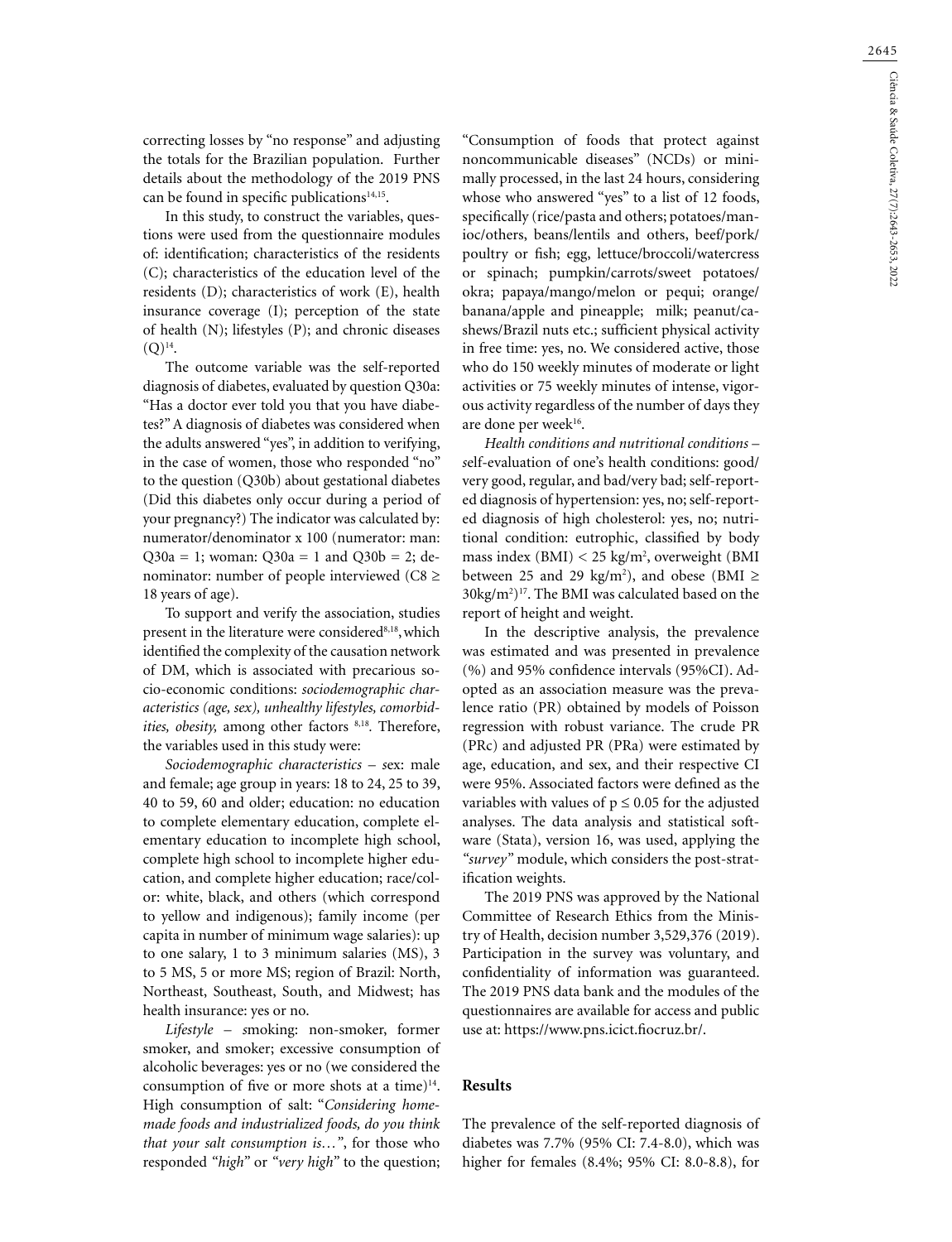those who were 60 and older (20.2%; 95% CI: 19.3-21.1), and those with a low-level education (12.9%; 95%CI: 12.3%-13.5) (Table 1).

Table 2 shows the prevalence of self-reported diabetes according to lifestyle and health conditions. It can be seen that the prevalence of diabetes is higher for former smokers (11.3%; 95%CI: 10.6-12.0), for those who responded no to excessive alcoholic beverage consumption (8.5%; 95%CI: 8.2-8.9%), those who do not have a high intake of salt (8.0%; 95%CI: 7.7-8.3), those who do not practice physical activities in their free time (8.7%; 95%CI: 8.3-9.1), and those who considered their health as regular (14.2%; 95%CI: 13.5-14.9), bad, or very bad (23.8%; 95%CI: 21.8- 25.8). People with heart disease (22.5%; 95%CI: 20.5-24.5), hypertension (20.6%; 95%CI: 19.7- 21.5), high cholesterol (20.8%; 95%CI: 19.5%- 22.0), overweight (8.3%; 95%CI; 7.8-8.8), and obesity (12.6%; 95%CI: 11.7-13.4) showed a higher prevalence of diabetes.

In the adjusted analyses, it was verified that the higher prevalence of self-reported diabetes is associated with the female sex (PRa = 1.22; 95%CI: 1.13-1.32), increase age (25 to 39 years of age): PRa = 2.21; 95%CI: 1.36-3.61; 40 to 59 years of age: PRa = 10.54; 95% CI: 6.68- 16.61; 60 or older: PRa = 24.87; 95%CI: 15.78- 39.18), residing in the Northeast region (PRa = 1.16; 95%CI: 1.04-1.29), Southeast (PRa = 1.27; 95%CI: 1.14-1.43), South (PRa = 1.18; 95%CI: 1.05-1.34), and Midwest (PRa = 1.21; 95%CI: 1.06-1.38), former smokers (PRa = 1.17; 95%CI: 1.09-1.27), those who self-reported their health conditions as regular (PRa = 2.41; 95%CI: 2.21- 2.64), bad or very bad (PRa = 3.45; 95%CI: 3.06- 3.88), having heart disease (PRa = 1.81; 95%CI: 1.64-2.00), hypertension (PRa = 2.84; 95%CI: 2.60-3.69), high cholesterol (PRa = 2.22; 95%CI: 2.05-241), overweight (PRa = 1.49; 95%CI: 1.36- 1.64), and obesity (PRa = 2.25; 95%CI: 2.05- 2.47). By contrast, the lowest prevalence of diabetes is associated with having an average level education (PRa = 0.77; 95%CI: 0.70-0.86) and complete higher education (PRa = 0.58; 95%CI: 0.51-0.66), higher income (5 or more minimum wage salaries: PRa = 0.67; 95%CI: 0.58-0.78), excessive consumption of alcoholic beverages (PRa  $= 0.76$ ; 95%CI: 0.66-0.88), and the practice of physical activities in one's free time (PRa = 0.85; 95%CI: 0.77;0.93) (Table 3). **Discussion**

**Table 1.** Prevalence of diabetes according to sociodemographic characteristics. National Health Survey, Brazil, 2019.

|                                           | Self-reported |              |  |  |  |
|-------------------------------------------|---------------|--------------|--|--|--|
| <b>Variables</b>                          | diabetes      |              |  |  |  |
|                                           | $\frac{0}{0}$ | 95%CI        |  |  |  |
| Sociodemographic                          |               |              |  |  |  |
| characteristics                           |               |              |  |  |  |
| Total                                     | 7.7           | $7.4 - 8.0$  |  |  |  |
| Sex                                       |               |              |  |  |  |
| Male                                      | 6.9           | $6.5 - 7.4$  |  |  |  |
| Female                                    | 8.4           | $8.0 - 8.8$  |  |  |  |
| Age group (years)                         |               |              |  |  |  |
| 18 to 24                                  | 0.7           | $0.4 - 1.1$  |  |  |  |
| 25 to 39                                  | 1.6           | $1.3 - 1.8$  |  |  |  |
| 40 to 59                                  | 7.9           | $7.4 - 8.5$  |  |  |  |
| 60 and older                              | 20.2          | 19.3-21.1    |  |  |  |
| Education                                 |               |              |  |  |  |
| No education to incomplete                | 12.9          | 12.3-13.5    |  |  |  |
| elementary                                |               |              |  |  |  |
| Complete elementary to                    | 6.3           | $5.5 - 7.0$  |  |  |  |
| incomplete high school                    |               |              |  |  |  |
| Complete high school to                   | 4.6           | $4.2 - 5.0$  |  |  |  |
| incomplete higher education               |               |              |  |  |  |
| Complete higher education                 | 4.7           | $4.1 - 5.5$  |  |  |  |
| Race/color                                |               |              |  |  |  |
| White                                     | 8.0           | $7.6 - 8.5$  |  |  |  |
| Black                                     | 7.3           | $6.9 - 7.7$  |  |  |  |
| Light-skinned black                       | 7.8           | $7.0 - 8.7$  |  |  |  |
| Others (yellow/indigenous)                | 10.8          | $7.5 - 14.2$ |  |  |  |
| Health insurance                          |               |              |  |  |  |
| No                                        | 7.7           | $7.3 - 8.0$  |  |  |  |
| Yes                                       | 7.9           | $7.3 - 8.5$  |  |  |  |
| Income in number of minimum wage salaries |               |              |  |  |  |
| $Up$ to $1$                               | 7.2           | $6.8 - 7.7$  |  |  |  |
| $1$ to $3$                                | 8.3           | $7.8 - 8.8$  |  |  |  |
| $3$ to $5$                                | 9.1           | $7.8 - 10.3$ |  |  |  |
| 5 or more                                 | 6.9           | 5.9-7.9      |  |  |  |
| Region of Brazil                          |               |              |  |  |  |
| North                                     | 5.5           | $4.9 - 6.0$  |  |  |  |
| Northeast                                 | 7.2           | $6.8 - 7.6$  |  |  |  |
| Southeast                                 | 8.5           | $7.9 - 9.1$  |  |  |  |
| South                                     | 7.9           | $7.2 - 8.6$  |  |  |  |
| Midwest                                   | 7.2           | 6.4-7.9      |  |  |  |

95%CI: confidence interval 95%.

Source: Authors.

This study identified a prevalence of self-reported diabetes of 7.7% in individuals 18 years of age and older (one in every 13 Brazilians), which rep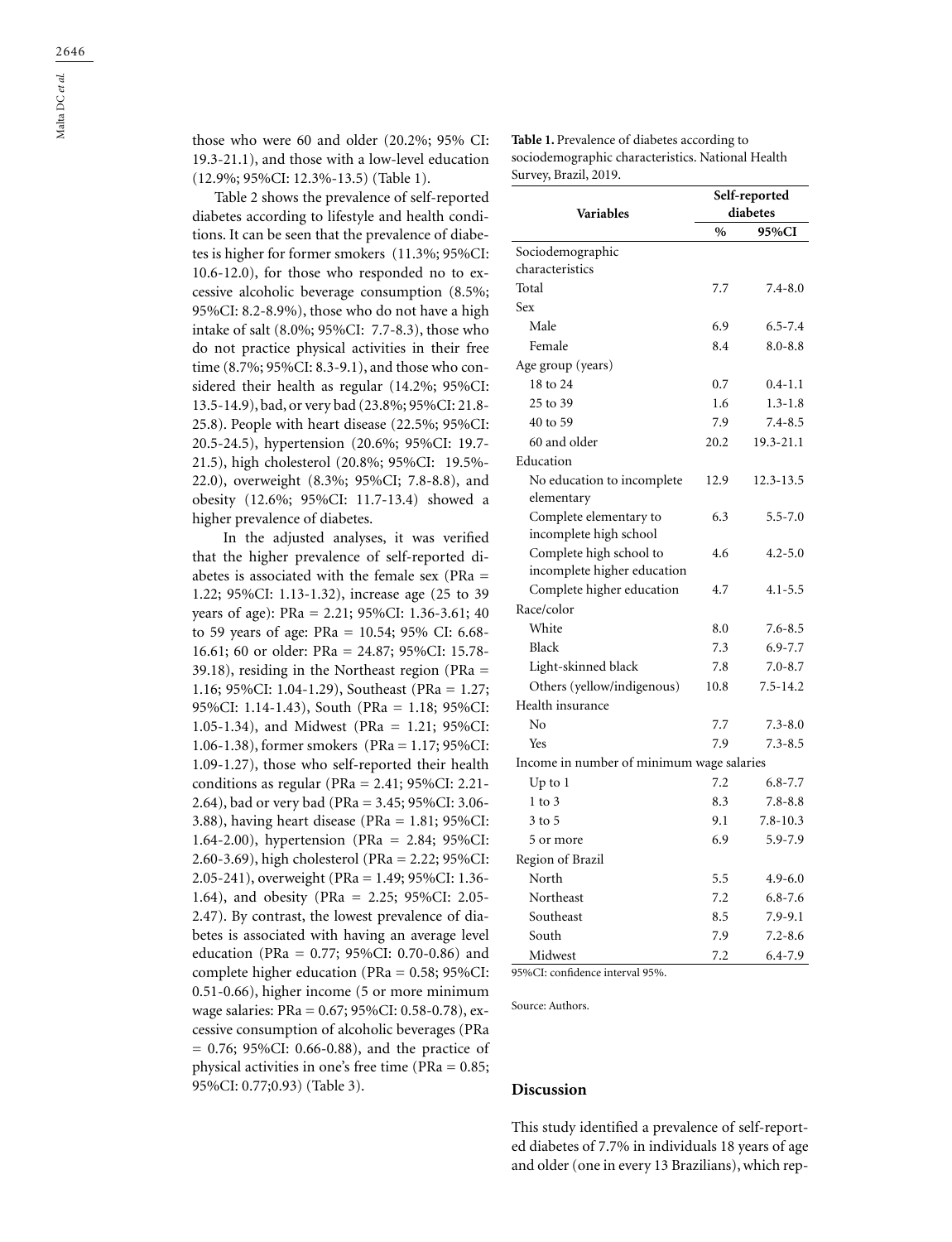Table 2. Prevalence of diabetes according to lifestyle and health conditions. National Health Survey, Brazil, 2019.

|                                 | Self-reported |             |  |  |
|---------------------------------|---------------|-------------|--|--|
| <b>Variables</b>                | diabetes      |             |  |  |
|                                 | %             | 95%CI       |  |  |
| Lifestyle                       |               |             |  |  |
| Smoking                         |               |             |  |  |
| Non-smoker                      | 6.4           | $6.1 - 6.8$ |  |  |
| Former smoker                   | 11.3          | 10.6-12.0   |  |  |
| Smoker                          | 6.4           | $5.6 - 7.2$ |  |  |
| Consumption of healthy foods    |               |             |  |  |
| No                              | 7.5           | $7.2 - 7.8$ |  |  |
| Yes                             | 8.4           | $7.8 - 9.1$ |  |  |
| Excessive consumption of        |               |             |  |  |
| alcoholic beverages             |               |             |  |  |
| No                              | 8.5           | $8.2 - 8.9$ |  |  |
| Yes                             | 3.8           | $3.3 - 4.3$ |  |  |
| Excessive consumption of salt   |               |             |  |  |
| No                              | 8.0           | $7.7 - 8.3$ |  |  |
| Yes                             | 5.7           | $4.9 - 6.6$ |  |  |
| Physical activity in free time  |               |             |  |  |
| No                              | 8.7           | $8.3 - 9.1$ |  |  |
| Yes                             | 5.4           | 4.9-5.9     |  |  |
| <b>Health conditions</b>        |               |             |  |  |
| Evaluation of health conditions |               |             |  |  |
| Good/very good                  | 3.8           | $3.5 - 4.1$ |  |  |
| Regular                         | 14.2          | 13.5-14.9   |  |  |
| Bad/very Bad                    | 23.8          | 21.8-25.8   |  |  |
| Heart disease                   |               |             |  |  |
| No                              | 6.9           | $6.6 - 7.2$ |  |  |
| Yes                             | 22.5          | 20.5-24.5   |  |  |
| Hypertension                    |               |             |  |  |
| No                              | 3.7           | $3.4 - 3.9$ |  |  |
| Yes                             | 20.6          | 19.7-21.5   |  |  |
| High cholesterol                |               |             |  |  |
| No                              | 5.9           | $5.6 - 6.2$ |  |  |
| Yes                             | 20.8          | 19.5-22.0   |  |  |
| Nutritional conditions          |               |             |  |  |
| Eutrophic                       | 4.9           | $4.6 - 5.3$ |  |  |
| Overweight                      | 8.3           | $7.8 - 8.8$ |  |  |
| Obesity                         | 12.6          | 11.7-13.4   |  |  |

95%CI: confidence interval 95%.

Source: Authors.

resents a population group of 12.3 million people with diabetes<sup>14</sup>. DM is positively associated with females, increase in age, with the prevalence being 10-fold higher after 40 years of age and approximately 25-fold higher for individuals 60 years

of age and older. Living in the Northeast, Southeast, South, and Midwest regions, being a former smoker, reporting a worse health situation, and having such comorbidities as hypertension, heart disease, cholesterol, overweight, and obesity were all factors more frequently associated with the self-reported diabetes. The negatively associated factors included having a higher-level education and income, practicing physical activities in one's free time, and excessive alcohol intake.

The higher prevalence of self-reported diabetes among women was also identified in the 2013 PNS18 and in the laboratory edition of the PNS between 2014-2015<sup>12</sup>. However, these results were not found in the Brazilian Longitudintal Study of Adult Health (ELSA-Brasil, in Portuguese), in which the higher prevalence rates were among men<sup>19</sup>. There is an implication related to the sexual hormones in the protection or in the risk factors for the development and progression of DM. Women are less likely to develop DM in comparison to men, possibly because the sexual hormones protect against the development of the condition, although diabetic comorbidities, such as cardiovascular diseases (CVD) and terminal kidney disease tend to affect women more often<sup>20</sup>. However, the loss of hormonal protection that women pass through after menopause may contribute to DM. Another possible justification for the findings in this study is in terms the search for medical services and having greater access to medical diagnoses among women, something that has already been described by data from the National Household Sample Survey (PNAD, in Portuguese) $21$  and the inquiries conducted through the Noncommunicable Disease Risk Factor Surveillance (Vigitel, in Portuguese)<sup>22</sup>.

The increase in age is associated with the increase in frequency of type 2 DM, especially among the elderly. Approximately one fifth of that population had the disease, due to the physiopathological mechanisms of aging, physical inactivity, poor nutrition, increase in obesity, and greater access to diagnoses $23$ . However, the study indicated that the young population, between 25 and 29 years of age, already showed a high prevalence, demonstrating that the disease has been appearing earlier. The 2013 PNS indicated a high prevalence of glycated hemoglobin abnormalities (A1c), which are indicative of diabetes (18.5% according to the criteria set forth by the American Diabetes Association and 7.5% according to the WHO criteria<sup>24</sup>), which has been explained by the increase in obesity among young people and their unhealthy lifestyles.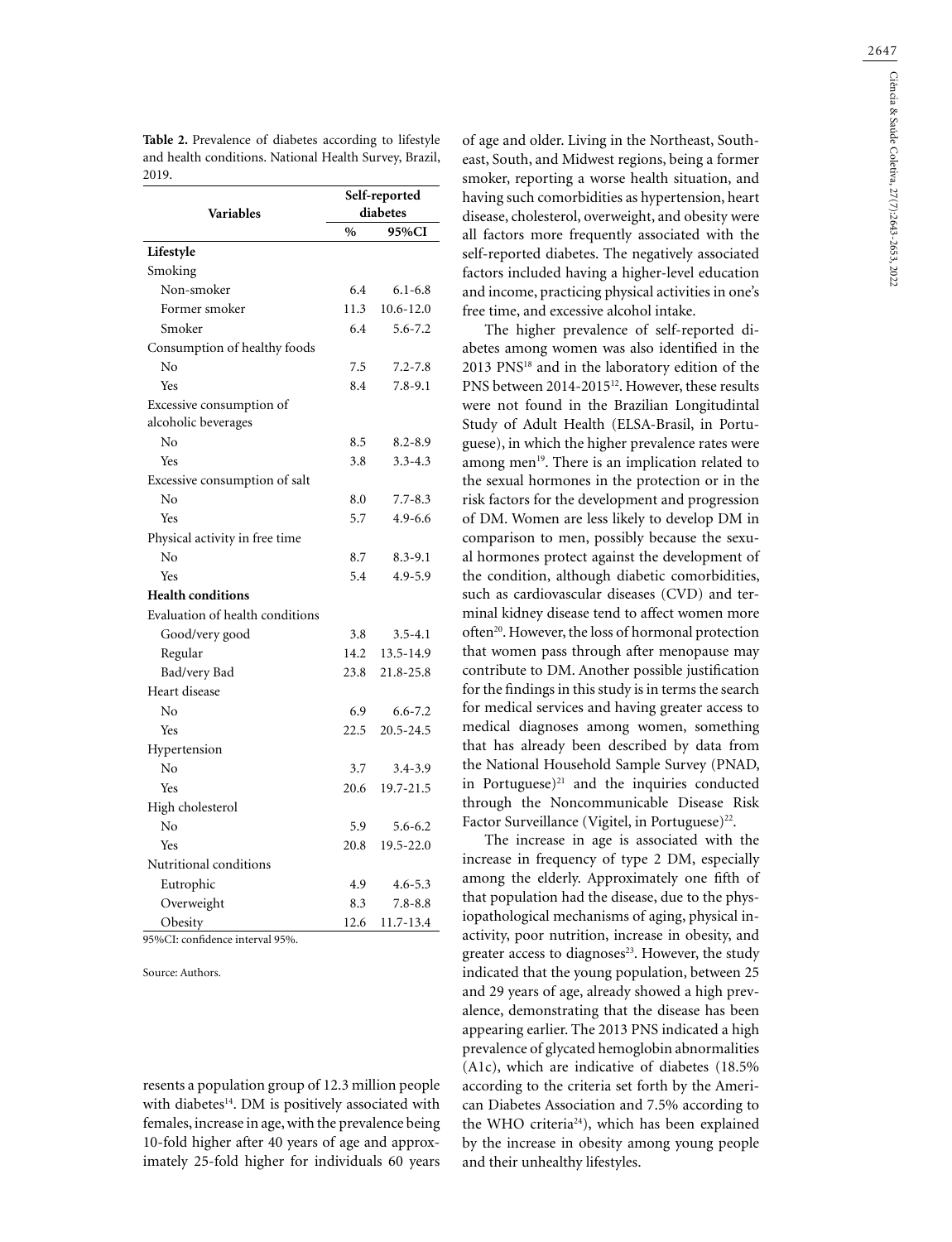**Table 3.** Crude and adjusted prevalence ratio and 95% confidence intervals for self-reported diagnosis of diabetes according to sociodemographic characteristics, lifestyle, and health conditions. National Health Survey, Brazil, 2019.

| <b>Variables</b>                             | PRc          | 95%CI         | PRa          | 95%CI         |
|----------------------------------------------|--------------|---------------|--------------|---------------|
| Sociodemographic characteristics             |              |               |              |               |
| Sex                                          |              |               |              |               |
| Male                                         | $\mathbf{1}$ |               | $\mathbf{1}$ |               |
| Female                                       | 1.22         | 1.13-1.32     | 1.22         | 1.13-1.32     |
| Age group (years)                            |              |               |              |               |
| 18 to 24                                     | $\mathbf{1}$ |               | $\mathbf{1}$ |               |
| 25 to 39                                     | 2.15         | 1.32-3.51     | 2.21         | 1.36-3.61     |
| 40 to 59                                     | 10.95        | 6.94-17.28    | 10.54        | 6.68-16.61    |
| 60 and older                                 | 27.84        | 17.68-43.85   | 24.87        | 15.78-39.18   |
| Education                                    |              |               |              |               |
| No education to incomplete elementary        | $\mathbf{1}$ |               | $\mathbf{1}$ |               |
| Complete elementaryto incomplete high school | 0.49         | $0.43 - 0.55$ | 0.89         | $0.79 - 1.01$ |
| Complete high school to incomplete higher    | 0.36         | $0.32 - 0.39$ | 0.77         | $0.70 - 0.86$ |
| education                                    |              |               |              |               |
| Complete higher education                    | 0.36         | $0.32 - 0.41$ | 0.58         | $0.51 - 0.66$ |
| Race/color                                   |              |               |              |               |
| White                                        | $\mathbf{1}$ |               | $\mathbf{1}$ |               |
| Black                                        | 0.90         | $0.83 - 0.98$ | 1.08         | $1.00 - 1.17$ |
| Brown                                        | 0.97         | $0.86 - 1.10$ | 1.12         | $1.00 - 1.26$ |
| Others (yellow/indigenous)                   | 1.35         | $0.98 - 1.84$ | 1.34         | $1.00 - 1.80$ |
| Health insurance                             |              |               |              |               |
| No                                           | 1            |               | $\mathbf{1}$ |               |
| Yes                                          | 1.03         | $0.94 - 1.12$ | 0.95         | $0.87 - 1.03$ |
| Income in number of minimum wage salaries    |              |               |              |               |
| $Up$ to $1$                                  | $\mathbf{1}$ |               | $\mathbf{1}$ |               |
| $1$ to $3$                                   | 1.15         | 1.06-1.25     | 0.93         | $0.86 - 1.01$ |
| $3$ to $5$                                   | 1.25         | $1.08 - 1.45$ | 0.95         | $0.83 - 1.09$ |
| 5 or more                                    | 0.95         | $0.81 - 1.11$ | 0.67         | $0.58 - 0.78$ |
| Region of Brazil                             |              |               |              |               |
| North                                        | $\mathbf{1}$ |               | $\mathbf{1}$ |               |
| Northeast                                    | 1.31         | 1.18-1.47     | 1.16         | 1.04-1.29     |
| Southeast                                    | 1.56         | 1.39-1.75     | 1.27         | 1.14-1.43     |
| South                                        | 1.45         | $1.27 - 1.64$ | 1.18         | 1.05-1.34     |
| Midwest                                      | 1.31         | 1.14-1.51     | 1.21         | 1.06-1.38     |

it continues

In relation to the sociodemographic data, we highlight the protector effect of higher education and income. Studies with data from the 2013 PNS<sup>18</sup> and from other countries<sup>25,26</sup> have also found a higher prevalence of DM among people with a low-level education. Those results proved that higher education and income contribute to better access to information, better health care, and better understanding of the disease and its risks, as well as the adoption of healthy nutrition habits and physical activity<sup>16,25</sup>. It can be inferred that people with a higher income have greater access to health services, to the acquisition of top-quality medication with less collateral effects, and to health insurance<sup>27</sup>. However, in this study, the access to health insurance did not show a difference in prevalence, indicating that the Brazilian Unified Health System (SUS, in Portuguese) has been efficient in providing access to services and diagnosis of DM in the country<sup>28</sup>. In relation to race/color, there were no significant differences in the adjusted analysis, similarly to the study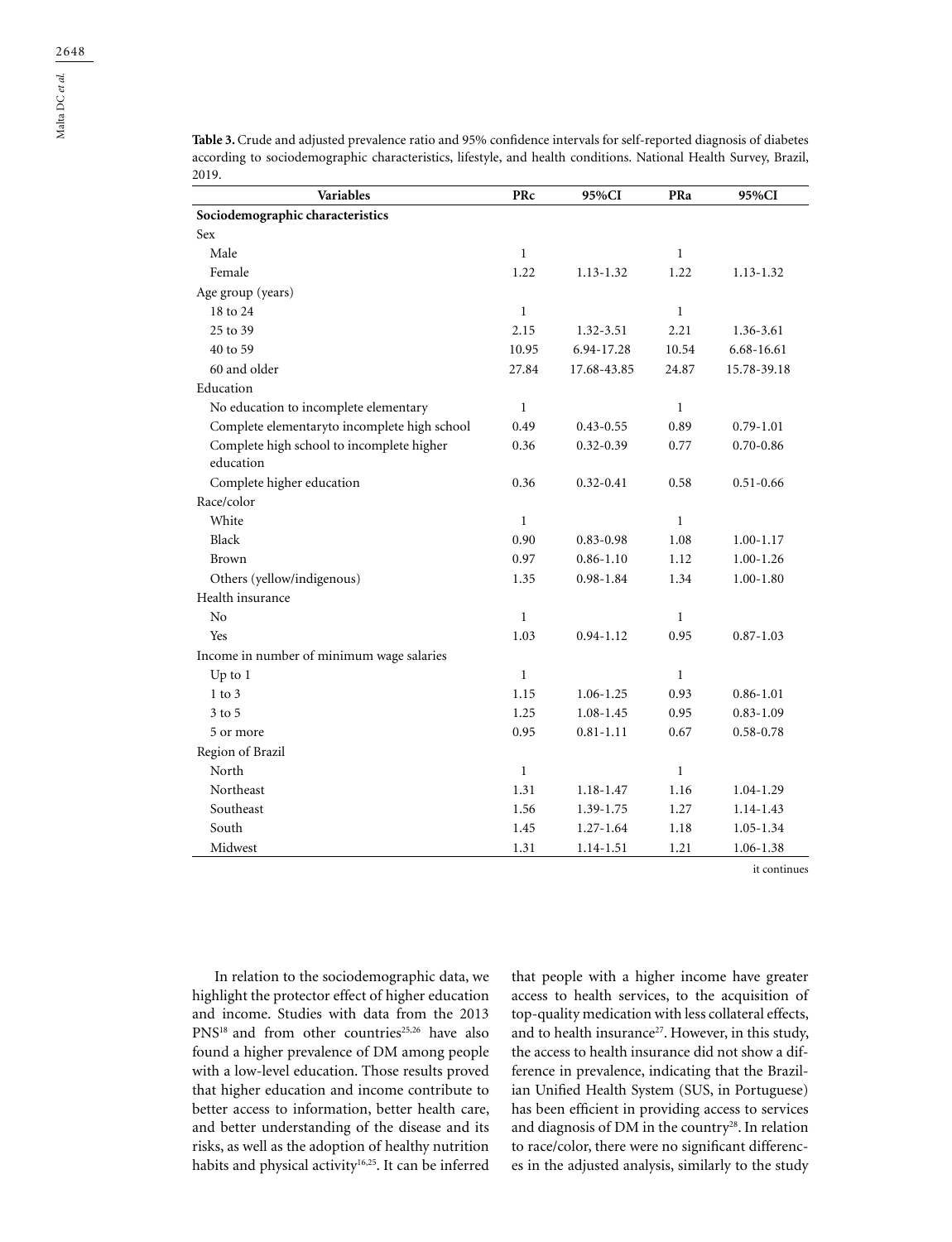| 2019.<br>Variables                           | PRc          | 95%CI         | PRa          | 95%CI         |
|----------------------------------------------|--------------|---------------|--------------|---------------|
| Lifestyles                                   |              |               |              |               |
| Smoking                                      |              |               |              |               |
| Non-smoker                                   | $\mathbf{1}$ |               | $\mathbf{1}$ |               |
| Former smoker                                | 1.75         | $1.62 - 1.90$ | 1.17         | 1.09-1.27     |
| Smoker                                       | 0.99         | $0.86 - 1.14$ | 0.87         | $0.76 - 1.01$ |
| Consumption of healthy foods                 |              |               |              |               |
| No                                           | $\mathbf{1}$ |               | $\mathbf{1}$ |               |
| Yes                                          | 1.13         | $1.03 - 1.23$ | 0.93         | $0.86 - 1.02$ |
| Excessive consumption of alcoholic beverages |              |               |              |               |
| No                                           | $\mathbf{1}$ |               | $\mathbf{1}$ |               |
| Yes                                          | 0.44         | $0.38 - 0.51$ | 0.76         | $0.66 - 0.88$ |
| Excessive consumption of salt                |              |               |              |               |
| No                                           | $\mathbf{1}$ |               | $\mathbf{1}$ |               |
| Yes                                          | 0.71         | $0.61 - 0.83$ | 1.02         | $0.88 - 1.18$ |
| Physical activity in free time               |              |               |              |               |
| No                                           | $\mathbf{1}$ |               | $\mathbf{1}$ |               |
| Yes                                          | 0.62         | $0.56 - 0.69$ | 0.85         | $0.77 - 0.93$ |
| <b>Health conditions</b>                     |              |               |              |               |
| Evaluation of health conditions              |              |               |              |               |
| Good/Very Good                               | $\mathbf{1}$ |               | $\mathbf{1}$ |               |
| Regular                                      | 3.74         | 3.44-4.08     | 2.41         | $2.21 - 2.64$ |
| Bad/Very Bad                                 | 6.26         | 5.59-7.01     | 3.45         | 3.06-3.88     |
| Heart disease                                |              |               |              |               |
| N <sub>o</sub>                               | $\mathbf{1}$ |               | $\mathbf{1}$ |               |
| Yes                                          | 3.26         | 2.95-3.61     | 1.81         | 1.64-2.00     |
| Hypertension                                 |              |               |              |               |
| No                                           | $\mathbf{1}$ |               | $\mathbf{1}$ |               |
| Yes                                          | 5.59         | 5.17-6.04     | 2.84         | $2.60 - 3.69$ |
| High cholesterol                             |              |               |              |               |
| No                                           | $\mathbf{1}$ |               |              |               |
| Yes                                          | 3.5          | 3.23-3.79     | 2.22         | $2.05 - 2.41$ |
| Nutritional conditions                       |              |               |              |               |
| Eutrophic                                    | $\mathbf{1}$ |               | $\mathbf{1}$ |               |
| Overweight                                   | 1.69         | 1.54-1.85     | 1.49         | 1.36-1.64     |
| Obesity                                      | 2.55         | 2.31-2.81     | 2.25         | 2.05-2.47     |

**Table 3.** Crude and adjusted prevalence ratio and 95% confidence intervals for self-reported diagnosis of diabetes according to sociodemographic characteristics, lifestyle, and health conditions. National Health Survey, Brazil, 2019.

PRc: crude prevalence ratio. PRa: adjusted prevalence ratio. PRa adjusted be age, sex, and education.

Source: Authors.

conducted with data from Vigitel, which found no associations between DM and race/color<sup>29</sup>.

The North region of Brazil showed the lowest prevalence of DM in comparison to the other regions. Those results are similar to those found in a national study with laboratory data from the PNS24. Since it refers to self-reported DM, although the information from the PNS show improvements in access to and use of health services, regional differences were still observed<sup>15,18,24</sup>. Even

though the final model was adjusted by age, the adjustment may have been insufficient to correct it, taking into consideration that the North region has the youngest population, with a lower prevalence of DM14.

Considering the lifestyles, smoking is an important risk factor for cardiovascular disease, and it is associated with the aggravation of DM. Quitting smoking is the priority measure for secondary prevention<sup>11,30</sup>. The current study identified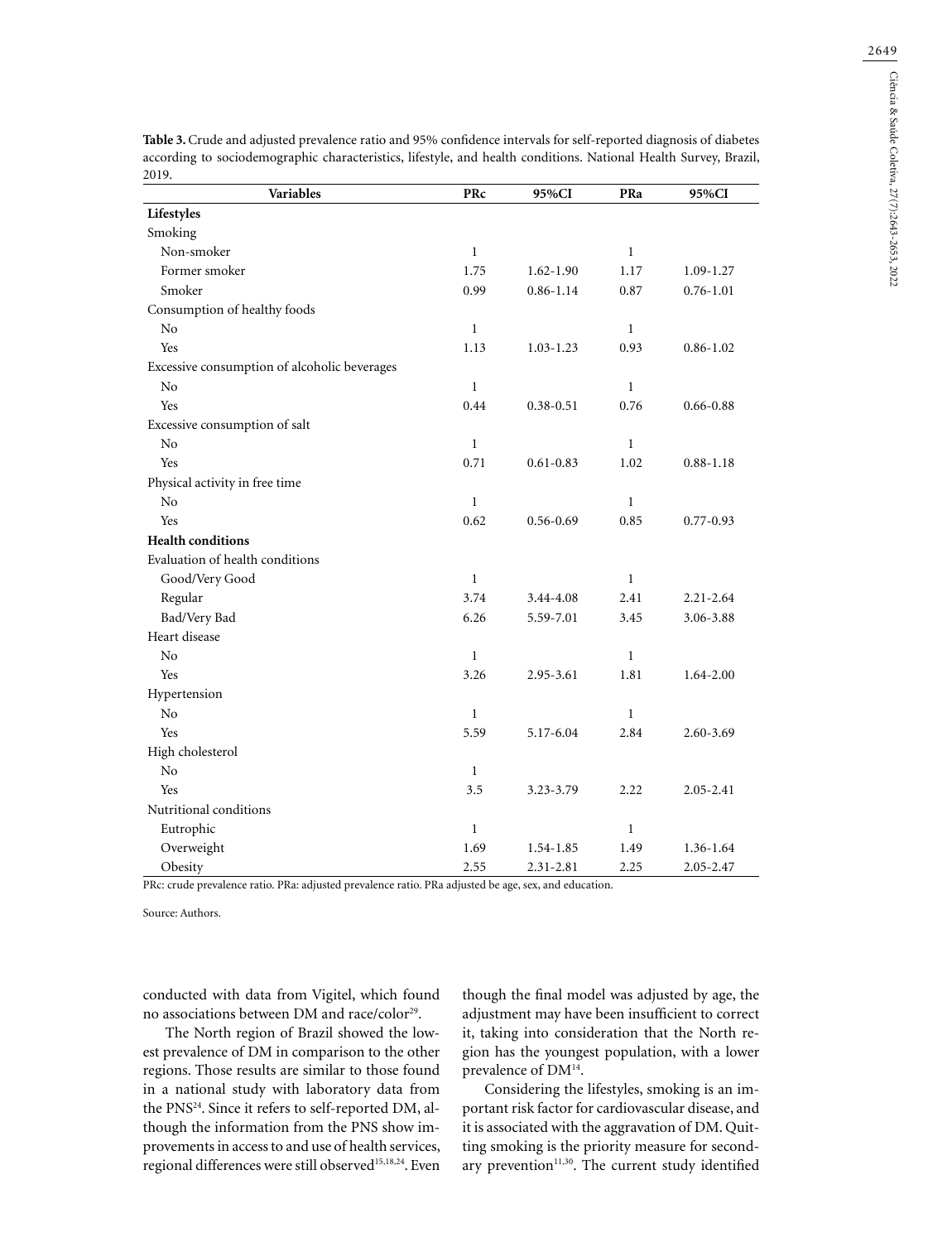an association between DM and former smokers, which could be explained by measures referring to the protocols which recommend giving up smoking when faced with the diagnosis of the disease, primarily due to the systemic vascular effects caused by tobacco<sup>11,30</sup>. Moreover, another possible justification for the findings is related to the weight gain associated with quitting smoking, already identified in national<sup>18</sup> and international<sup>31</sup> literature, which also increases the risk of developing DM11,30. In overweight people, it also is common to identify metabolic alterations that result in DM<sup>11</sup>.

The protective effect of excessive alcohol consumption found in the adjusted analyses, estimated for half of the population with DM, also suggests possible changes in lifestyle, such as a reduction in alcohol consumption. The present study highlights that alcohol consumption is not recommended for people with diabetes; therefore, guideline concerning DM lead health professionals to discourage the use of alcohol to facilitate the glycemic control of those patients<sup>32</sup> as well as to achieve more favorable<sup>1</sup> outcomes, thus constituting a reverse causality effect. Moreover, that variable refers to abusive consumption or binging, which tends to be more common among young individuals<sup>33</sup>, and the prevalence of DM in that age group is lower.

The prevalence of protective foods investigated here was higher among individuals with DM, but the association between the consumption of healthy foods and diabetes disappeared when adjusted by age, education, and sex, which was also identified in a previous study<sup>18</sup>. The self-reported consumption of salt was lower among patients with DM, but it showed no significance after the adjustment for the selected variables. It should be emphasized that the consumption of 400 grams of fruit, vegetables, and salad; the encouragement of such foods as minimally processed grains; beans; and the reduction of fat consumption and salt are part of the guidelines recommended by health professionals to individuals with DM, and such changes in habits may explain the findings of this study, of a cross-sectional cohort $1,32$ .

The regular practice of physical activities is important for the treatment and reduction of diabetes, since it may contribute to the reduction of the use of hypoglicemics<sup>32</sup>, and it improves the metabolic control in relation to the absorption of glucose by body tissues<sup>34</sup>. Sedentary lifestyles are associated with a higher insulin resistance<sup>1,11,35</sup>. The advice for the regular practice of physical activities is part of the recommendations given

by health professionals to patients; however, the association found in this study was that patients with DM are likely to practice less physical activities<sup>29,32</sup>. Since the majority of the DM patients are elderly individuals, the recommended physical activity level is not always reached by this population<sup>29</sup>, and it continues to be important medical advice for patients at the time of the diagnosis of DM.

Concerning health conditions, the study indicated a strong association between having DM and the evaluation of one's own health being regular or bad/very bad, with a dose response gradient. The findings are in conformity with the literature16,38,37. This indicator is a predictor of severe outcomes, including mortality<sup>6,38</sup>, and constitutes a qualitative evaluation of the state of health. The perception, in general, relates to the worsening of health, besides objective questions, such as the more frequent use of health services, changes in lifestyles, limitations in daily physical activity, and worse quality of life<sup>36,38</sup>, indicating the burden of DM on the life of those individuals.

The present study also illustrated an association between being overweight or obese and having DM, which is well described in the literature<sup>1,11,27-41</sup>. The increase in obesity in the Brazilian population may worsen this scenario. Obesity results in the infiltration of fat in the liver, changing the metabolism and resulting in insulin resistance. The excess of fats and glucose in the circulation increases the secretion of insulin by the pancreas, leading to the exhaustion of the beta cells  $(\beta)^{11,40}$ . Other health associated conditions included hypertension, heart disease, and high cholesterol, also related to the nutritional state of the individual, indicating the syndemic of factors common to the occurrence of chronic diseases<sup>42</sup>. The literature indicates that low levels of high density lipoprotein cholesterol (HDL-C) and high levels of triglycerides may be associated with DM<sup>41,43</sup>, as well as hypertension and cardiovascular diseases, due to micro and macrovascular lesions<sup>11,40</sup>. Furthermore, these conditions are common in diabetic people due to metabolic alterations<sup>1</sup>, and such comorbidities are responsible for a high morbimortality among those patients<sup>44,45</sup>, since they increase cardiovascular risk<sup>1</sup>.

Among the limitations of this study are those which are inherent to cross-sectional study designs, determined by simultaneous measurements of risk factors or protection factors and the outcomes, which limit inferences about the directionality of some of the associations in the causality model. It is important to note the bias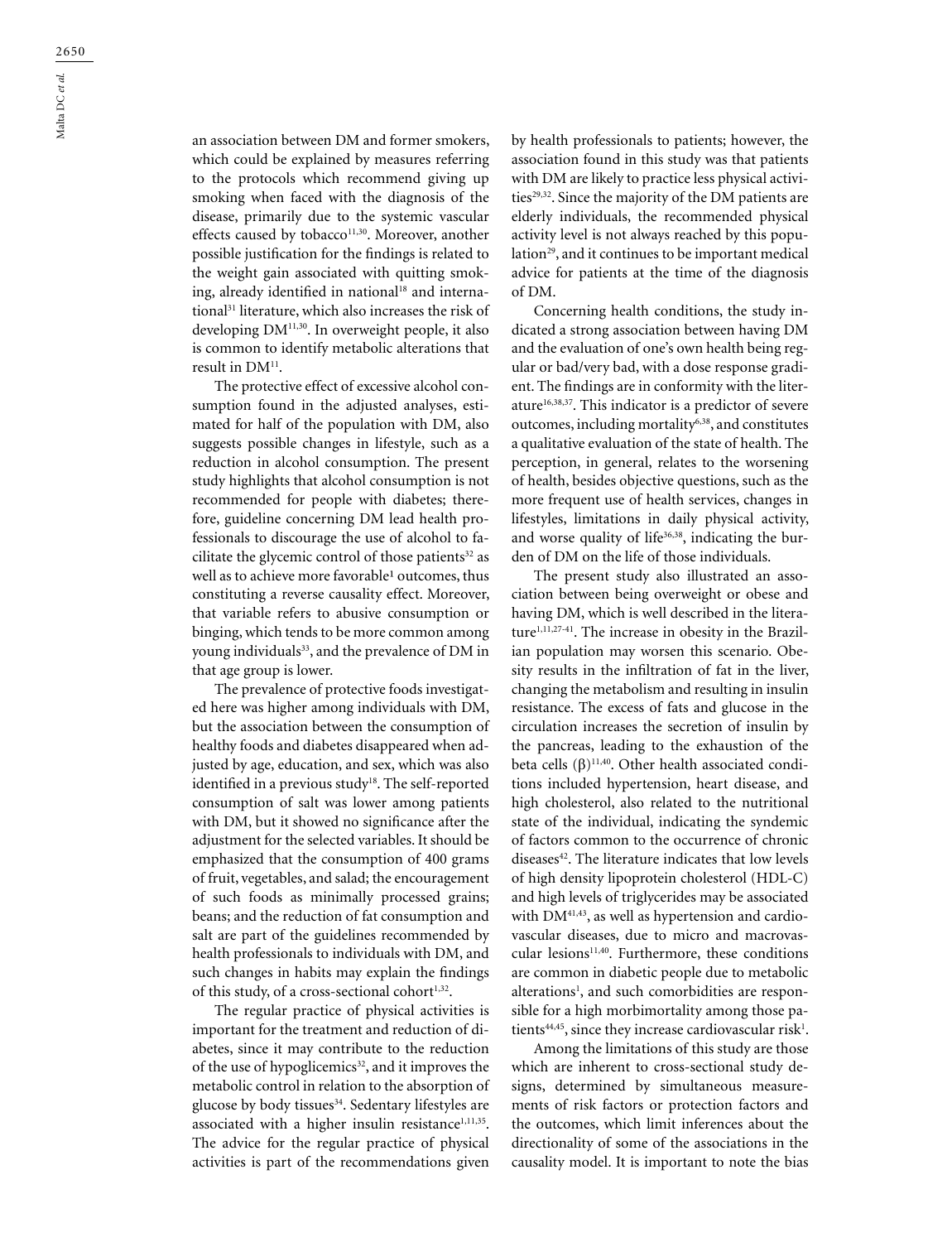of reverse causality, or the changes in the lifestyle determined by the disease and by the advice from health professionals. The use of self-reported morbidity data depends on the access to health services for the diagnosis; therefore, individuals who use the service more often have a greater opportunity of receiving a diagnosis of diabetes.

Regardless of the limitations of cross-sectional studies, the results of the PNS presented in this study allowed us to establish a set of factors associated with diabetes, thus contributing to subsidize public policies for health promotion and for the evidence-based prevention of diseases. After the adjustments by age, education, and sex, it was found that diabetes was associated with older age, lower education, income, poor health conditions, and lifestyles, indicating a pattern of risk factors also common to other NCDs in the Brazilian adult population. The close association between diabetes and self-assessment of poor health shows the implications of the disease in the lives of Brazilian adults and the elderly. It is also important to

mention the increase in obesity and life expectancy, which may worsen such a situation.

The information in the PNS is representative of the Brazilian population and is therefore useful to support the reformulation of public surveillance policies and of health care by SUS, aligned with the Plan for Strategic Actions to Curb NCDs in Brazil, with the Global Plan for curbing NCDs from 2013<sup>46</sup>, and with the objectives of sustainable development $47$ , thereby establishing national and global commitments.

Furthermore, the COVID-19 pandemic worsened NCDs, since it determined worse lifestyles and less access to health services<sup>48,49</sup>, which may well make the control and prevention of DM in Brazil even more difficult. Hence, we emphasize the importance of monitoring the disease, as well as health promotion programs and interventions, in favor of more healthy nutrition, more physical activity, restrictions to tobacco and alcohol consumption, obesity controls, and longterm care in terms of primary health care.

## **Collaborations**

All of the authors contributed to the planning, conception, and alignment of the study; collection, analysis, and interpretation of data; writing and critical revision of the article; approved the final version to be published; agreed to be responsible for all the aspects of the work, ensuring that all the questions related to the accuracy and integrity of any part of the work were investigated as necessary and were duly resolved.

### **Acknowledgements**

To the Conselho Nacional de Desenvolvimento Científico e Tecnológico (CNPq) for the productivity grant awarded to DC Malta (process number: 310177/20200). To the Coordenação de Aperfeiçoamento de Pessoal de Nível Superior (CAPES) for the doctoral grant awarded to the author ACMGN Sá (process number: 88882.380997/2019-01). For the funding granted by the National Health Fund, Health Surveillance Secretary, TED:66/2018.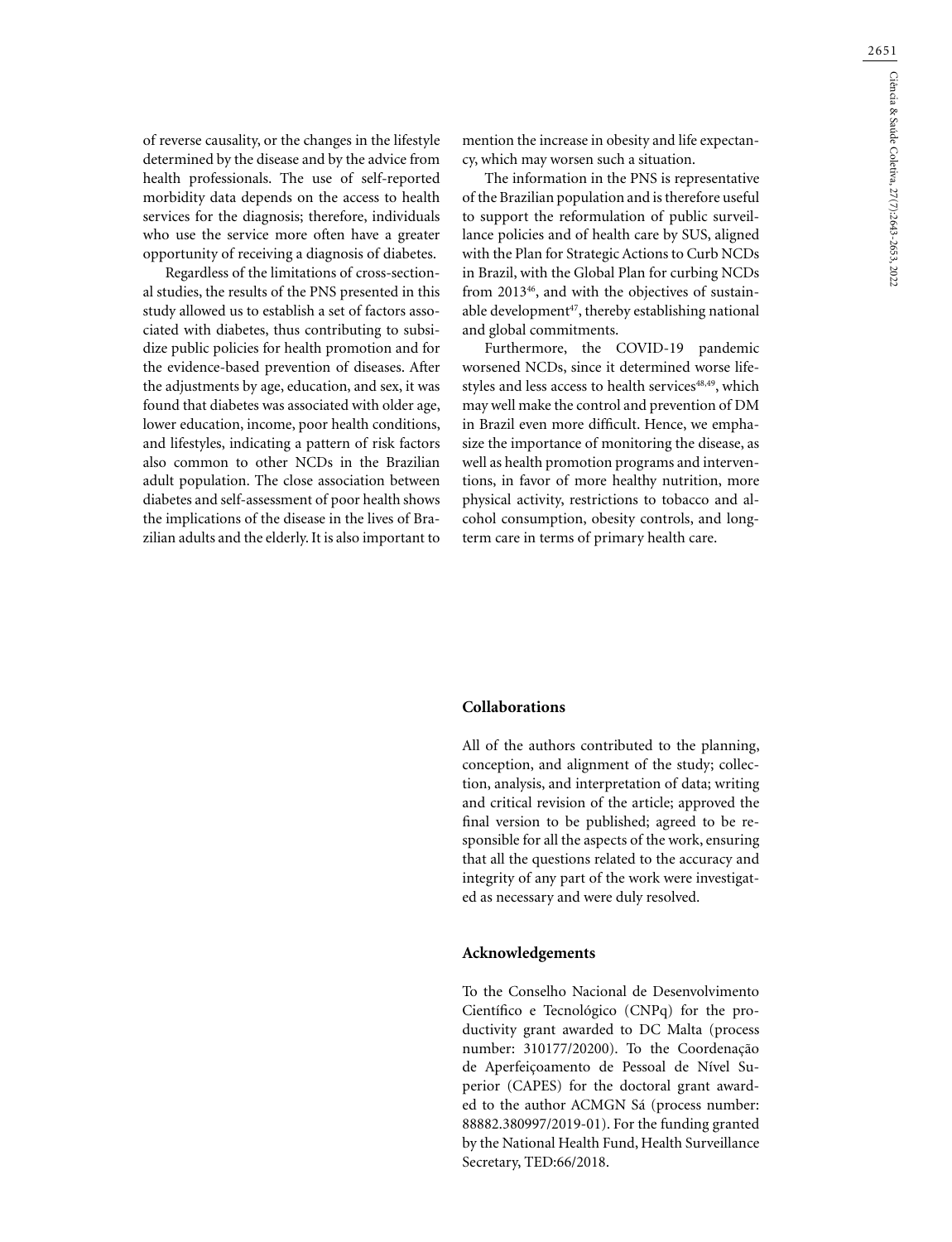### **References**

- 1. Sociedade Brasileira de Diabetes. Diretrizes da Sociedade Brasileira de Diabetes 2019-2020 [Internet]. 2019. [cited 2021 aug 16]. Available from: http://www. saude.ba.gov.br/wp-content/uploads/2020/02/Diretrizes-Sociedade-Brasileira-de-Diabetes-2019-2020. pdf
- 2. Cole JB, Florez JC. Genetics of diabetes mellitus and diabetes complications. *Nat Rev Nephrol* 2020; 16(7):377-390.
- 3. World Health Organization (WHO). *Global status report on noncommunicable diseases 2014* [Internet]. Geneva: World Health Organization; 2014. [cited 2021 aug 16]. Available from: http://www.who.int/ nmh/publications/ncd-status-report-2014/en/
- 4. World Health Organization (WHO). *Diabetes* [Internet]. Geneva: World Health Organization; 2014. [cited 2021 aug 16]. Available from: https://www.who. int/health-topics/diabetes
- 5. Institute for Health Metrics and Evaluation. *GBD Compare Data Visualization*. Seattle: IHME; 2019.
- 6. Iser BPM, Stopa SRS, Chueri PS, Szwarcwald CL, Malta DC, Monteiro HOC, Ducan BB, Schmidt MA. Self-reported diabetes prevalence in Brazil: results from National Health Survey 2013. *Epidemiol Serv Saude* 2015; 24(2):305-314.
- 7. World Health Organization (WHO). *Global action plan for the prevention and control of NCDs 2013-2020* [Internet]. Geneva: WHO; 2013 [cited 16 aug 21]. Available from: http://www.who.int/nmh/ events/ncd\_action\_plan/en/
- 8. Qin X, Li J, Zhang Y, Ma W, Fan F, Wang B, Xing H, Tang G, Wang X, Xu X, Huo Y. Prevalence and associated factors of diabetes and impaired fasting glucose in Chinese hypertensive adults aged 45 to 75 years. *PLoS One* 2012; 7(8):e42538.
- 9. Bocquet V, Ruiz-Castell M, de Beaufort C, Barré J, de Rekeneire N, Michel G, Donahue RP, Kuemmerle A, Stranges S. Public health burden of pre-diabetes and diabetes in Luxembourg: finding from the 2013-2015 European Health Examination Survey. *BMJ Open* 2019; 9(1):e022206.
- 10. Ardisson Korat AV, Willett WC, Hu FB. Diet, lifestyle, and genetic risk factors for type 2 diabetes: a review from the Nurses' Health Study, Nurses' Health Study 2, and Health Professionals' Follow-up Study. *Curr Nutr Rep* 2014; 3(4):345-354.
- 11. Oliveira JEP, Vencio S. Diretrizes da Sociedade Brasileira de Diabetes, 2013-2014 [Internet]. Sociedade Brasileira de Diabetes; 2014. [acessado 2021 jul 16]. Disponível em: http://www.sgc.goias.gov.br/upload/ arquivos/2014-05/diretrizessbd-2014.pdf
- 12. Malta DC, Duncan BB, Schmidt MI, Machado IE, Silva AG, Bernal RTI, Pereira CA, Damacena GN, Stopa SR, Rosenfeld LG, Szwarcwald CL. Prevalência de diabetes *mellitus* determinada pela hemoglobina glicada na população adulta brasileira, Pesquisa Nacional de Saúde. *Rev Bras Epidemiol* 2019; 22(Supl. 2):e190006. SUPL.2.
- 13. Keel S, Foreman J, Xie J, van Wijngaarden P, Taylor HR, Dirani M. The Prevalence of self-reported diabetes in the Australian National Eye Health Survey. *PLoS One* 2017; 12(1):e0169211.
- 14. Instituto Brasileiro de Geografia e Estatística (IBGE). *Pesquisa nacional de saúde: 2019: percepção do estado de saúde, estilos de vida, doenças crônicas e saúde bucal: Brasil e grandes regiões*. Rio de Janeiro: IBGE; 2020.
- 15. Stopa SR, Szwarcwald CL, Oliveira MM, Gouvea ECDP, Vieira MLFP, Freitas MPS, Sardinha LMV, Macário EM. Pesquisa Nacional de Saúde 2019: histórico, métodos e perspectivas. *Epidemiol Serv Saude* 2020; 29(5):e2020315.
- 16. Malta DC, Bernal RTI, Iser BPM, Szwarcwald CL, Duncan BB, Schmidt MI. Fatores associados ao diabetes autorreferido segundo a Pesquisa Nacional de Saúde, 2013. *Rev Saude Publica* 2017; 51(Supl. 1):12s.
- 17. World Health Organization (WHO). *Global recommendations on physical activity for health* [Internet]. Geneva: WHO; 2010. [cited 2021 may 10]. Available from: https://www.who.int/publications/i/ item/9789241599979
- 18. World Health Organization (WHO). *Obesity: preventing and managing the global epidemic* [Internet]. Geneva: World Health Organization; 2000 [cited 2021 may 11]. Available from: https://apps.who.int/iris/ handle/10665/42330
- 19. Schmidt MI, Hoffmann JF, Diniz MFS, Lotufo PA, Griep RH, Bensenor IM, Mill JG, Barreto SM, Aquino EM, Duncan BB. High prevalence of diabetes and intermediate hyperglycemia – The Brazilian Longitudinal Study of Adult Health (ELSA-Brasil). *Diabetol Metab Syndr* 2014; 6:123.
- 20. Shepard BD. Sex differences in diabetes and kidney disease: mechanisms and consequences. *Am J Physiol Renal Physiol* 2019; 317(2):F456-F462.
- 21. Freitas LRS, Garcia LP. Evolução da prevalência do diabetes e deste associado à hipertensão arterial no Brasil: análise da Pesquisa Nacional por Amostra de Domicílios, 1998, 2003 e 2008. *Epidemiol Serv Saude* 2012; 21(1):7-19.
- 22. Iser BPM, Yokota RTC, Sá NNB, Moura L, Malta DC. Prevalência de fatores de risco e proteção para doenças crônicas nas capitais do Brasil – principais resultados do Vigitel 2010. *Cien Saude Colet* 2012; 17(9):2343-2356.
- 23. American Diabetes Association. Economic costs of diabetes in the U.S. in 2012. *Diabetes Care* 2013; 36(4):1033-1046.
- 24. Iser BPM. Pinheiro, PC. Malta, DC. Duncan, BB. Schimidt, MI. Prevalência de pré-diabetes e hiperglicemia intermediária em adultos e fatores associados: Pesquisa Nacional de Saúde. *Cien Saude Colet* 2021; 26(2):531-540.
- 25. Chandrupatla SG, Khalid I, Muthuluri T, Dantala S, Tavares M. Diabetes and prediabetes prevalence among young and middle-aged adults in India, with an analysis of geographic differences: findings from the National Family Health Survey. *Epidemiol Health* 2020; 42:e2020065.
- 26. Dinca-Panaitescu S, Dinca-Panaitescu M, Bryant T, Daiski I, Pilkington B, Raphael D. Diabetes prevalence and income: results of the Canadian Community Health Survey. *Health Policy* 2011; 99(2):116-123.